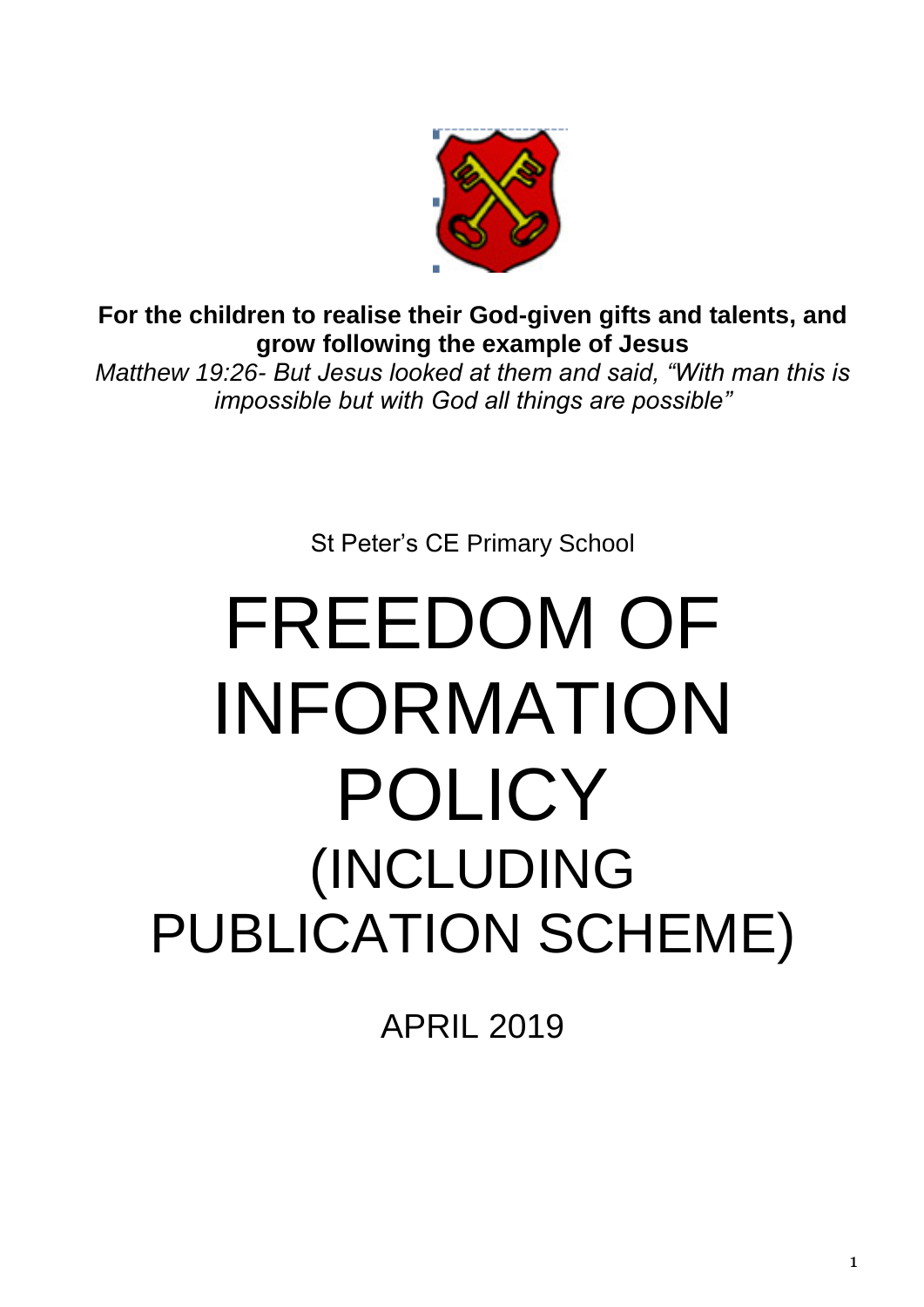# **St Peter's CE Primary School**

## **Freedom of Information Act 2000**

*The governing body is responsible for maintenance of this scheme.*

#### **1. Introduction: what a publication scheme is and why it has been developed**

One of the aims of the Freedom of Information Act 2000 (which is referred to as FOIA in the rest of this document) is that public authorities, including all maintained schools, should be clear and proactive about the information they will make public.

To do this we must produce a publication scheme, setting out:

- *The classes of information which we publish or intend to publish;*
- *The manner in which the information will be published; and*
- *Whether the information is available free of charge or on payment.*

The scheme covers information already published and information which is to be published in the future. All information in our publication scheme is available in paper form.

Some information which we hold may not be made public, for example personal information. There are clear exemptions to the requirement to produce information on demand, so as to protect confidential/sensitive/personal data, for example about children or members of staff.

This publication scheme conforms to the model scheme for schools approved by the Information Commissioner.

#### **2. Categories of information published**

The publication scheme guides you to information which we currently publish (or have recently published) or which we will publish in the future. This is split into categories of information known as 'classes'. These are contained in section 6 of this scheme.

The classes of information that we undertake to make available are organised into four broad topic areas:

*School Prospectus* – information published in the school prospectus.

- *Governors' Documents* information published in the Governors Annual Report and in other governing body documents.
- *Pupils & Curriculum* information about policies that relate to pupils and the school curriculum.
- *School Policies and other information related to the school* information about policies that relate to the school in general.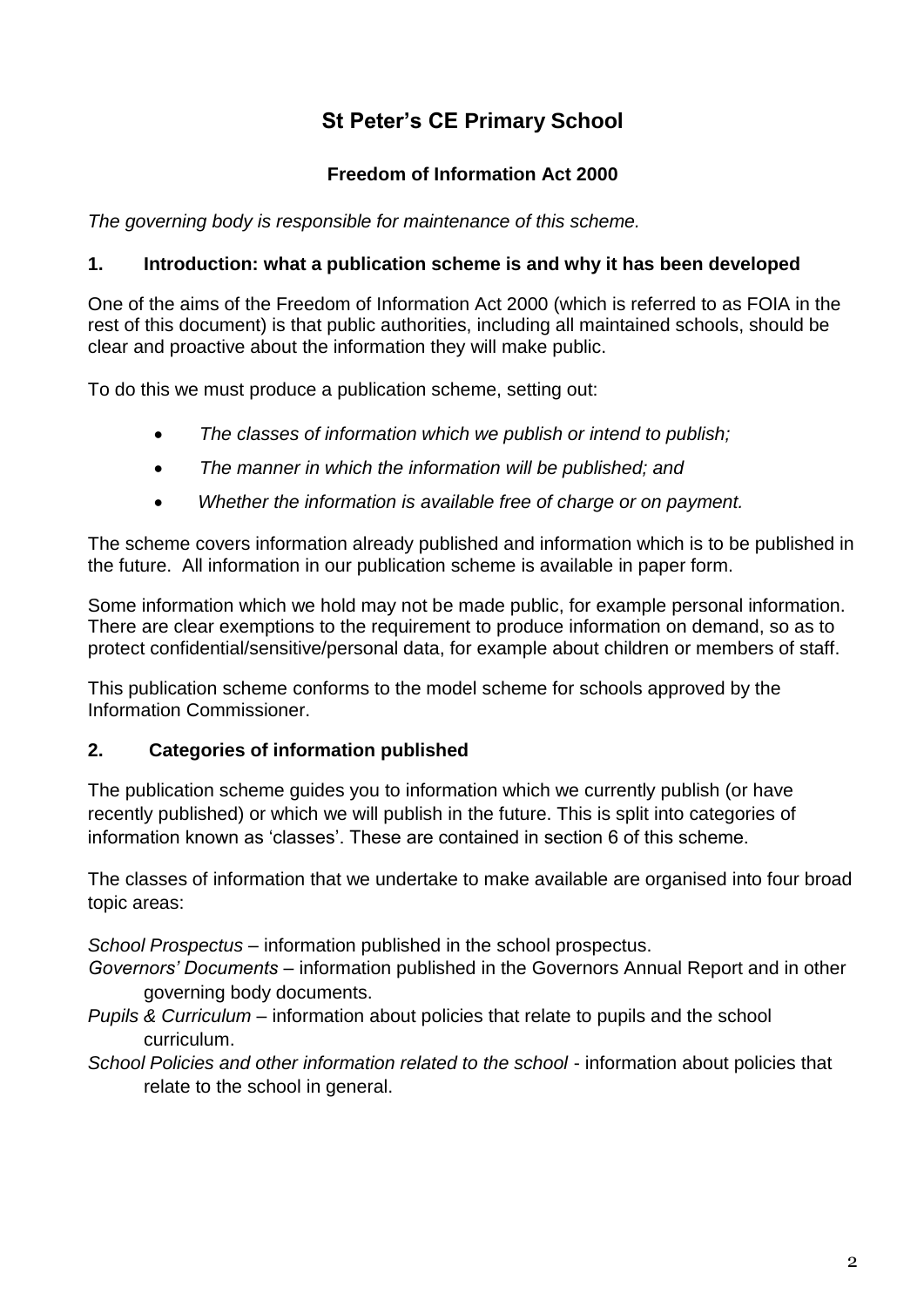#### **3. How to request information**

If you require a paper version of any of the documents within the scheme, please contact the school by telephone, email, fax or letter. Contact details are set out below.

#### Email: **admin@st-peters-southweald.essex.sch.uk**

#### Tel: **01277 215577**

#### Contact Address: **St Peters School Wigley Bush Lane South Weald Brentwood Essex CM15 0XG**

To help us process your request quickly, please clearly mark any correspondence **"PUBLICATION SCHEME REQUEST**" (in CAPITALS please)

If the information you're looking for isn't available via the scheme you can still contact the school to ask if we have it.

## **4. Paying for information**

Single copies of information covered by this publication are provided free unless stated otherwise in section 6. If your request means that we have to do a lot of photocopying or printing, or pay a large postage charge, or is for a priced item such as some printed publications or videos we will let you know the cost before fulfilling your request. Where there is a charge this will be indicated by a  $E$  sign in the description box.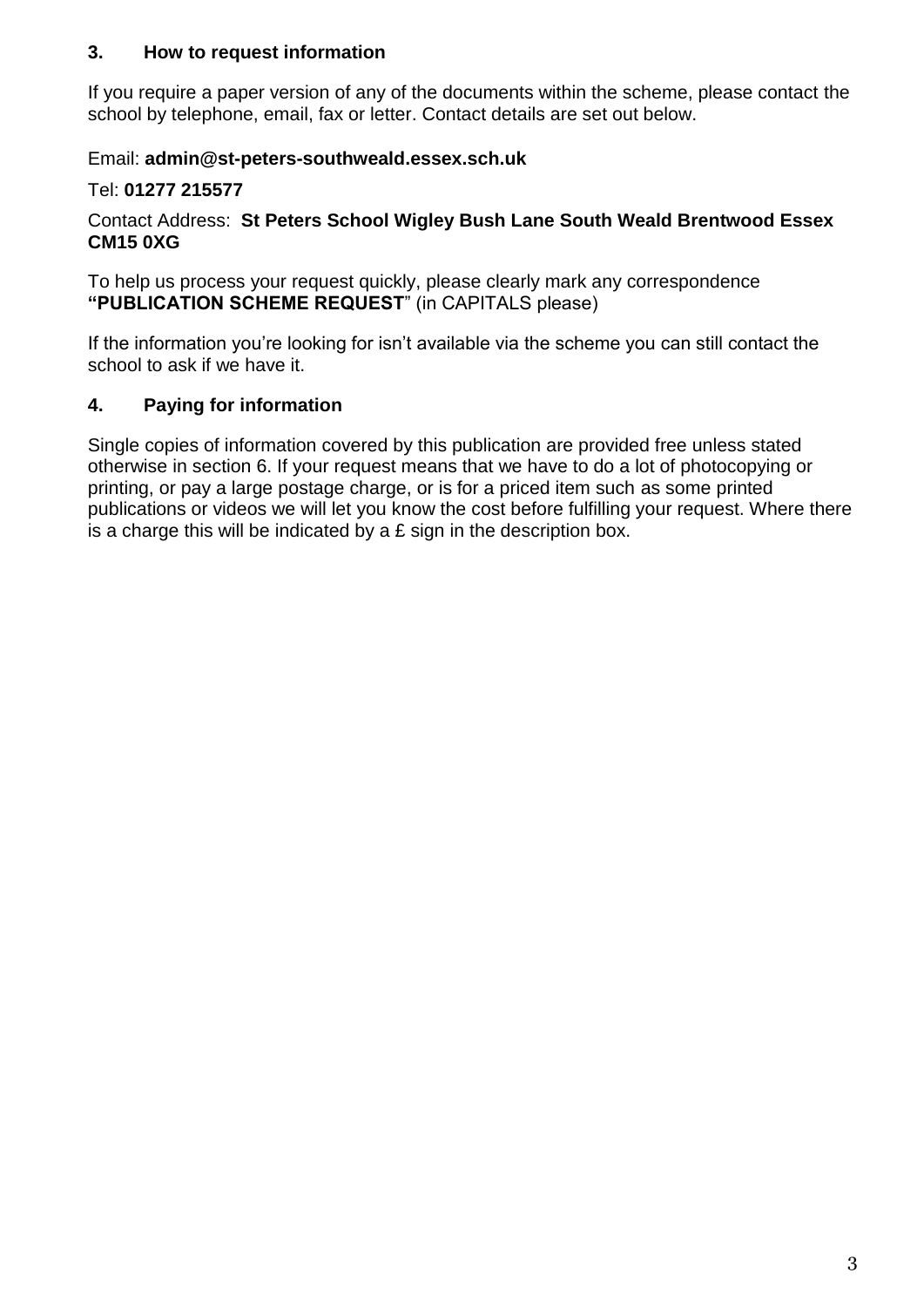# **5. Classes of Information Currently Published**

**School Website –**This section sets out specific information published on the school website, in accordance with the School Information (England) (Amendment) Regulations 2012

| <b>Class</b>     | <b>Description</b>                                                                |
|------------------|-----------------------------------------------------------------------------------|
| <b>Specified</b> | 1. The name, postal address and telephone number of the school, and the           |
| information      | name of a                                                                         |
| on school        | person to whom enquiries should be addressed.                                     |
|                  |                                                                                   |
| website          | 2. Either-                                                                        |
|                  | (a) the determined admission arrangements for the school in relation to each      |
|                  | relevant age group at the school, including any arrangements for selection, any   |
|                  | oversubscription criteria and an explanation of the process of applying for a     |
|                  | school place; or                                                                  |
|                  | (b) information as to where and by what means parents may access that             |
|                  |                                                                                   |
|                  | information in the local authority's composite prospectus published on their      |
|                  | website.                                                                          |
|                  | 3. Information as to where and by what means parents may access the most          |
|                  | recent report about the school published by her Majesty's Chief Inspector of      |
|                  | Education, Children's Services and Skills.                                        |
|                  |                                                                                   |
|                  | 4. The school's most recent key stage 2 results as published by the Secretary     |
|                  | of State under the following column headings in the School Performance            |
|                  | Tables published on the Department for Education's website:                       |
|                  | (a) "% achieving Level 4 or above in English and Maths";                          |
|                  | (b) "% making expected progress";                                                 |
|                  | (c) in relation to English, "% achieving Level 5 or above"; and                   |
|                  |                                                                                   |
|                  | (d) in relation to Maths, "% achieving Level 5 or above".                         |
|                  | 5. Information as to where and by what means parents may access the School        |
|                  | Performance Tables published by the Secretary of State on the Department for      |
|                  | Education's website.                                                              |
|                  | 6. The following information about the school curriculum-                         |
|                  |                                                                                   |
|                  | (a) in relation to each academic year, the content of the curriculum followed by  |
|                  | the school for each subject and details as to how additional information relating |
|                  | to the curriculum may be obtained;                                                |
|                  | (b) in relation to key stage 1, the names of any phonics or reading schemes in    |
|                  | Operation.                                                                        |
|                  | 7. The measures determined by the head teacher under section 89 of the            |
|                  | Education and Inspections Act 2006 (determination by head teacher of              |
|                  |                                                                                   |
|                  | behaviour policy).                                                                |
|                  | 8. The amount of the school's allocation from the Pupil Premium grant in          |
|                  | respect of the current academic year;                                             |
|                  | details of how it is intended that the allocation will be spent;                  |
|                  | details of how the previous academic year's allocation was spent, and the         |
|                  |                                                                                   |
|                  | effect of this expenditure on the educational attainment of those pupils at the   |
|                  | school in respect of whom grant funding was allocated.                            |
|                  | 9. The report prepared by the school under section 317(5)(a) of EA 1996           |
|                  | (duties of governing bodies in relation to special educational needs).            |
|                  | 10. The school's charging and remissions policy determined by them under          |
|                  | section 457 of EA 1996.                                                           |
|                  |                                                                                   |
|                  | 11. A statement of the school's ethos and values."                                |
|                  |                                                                                   |
|                  |                                                                                   |
|                  |                                                                                   |
|                  |                                                                                   |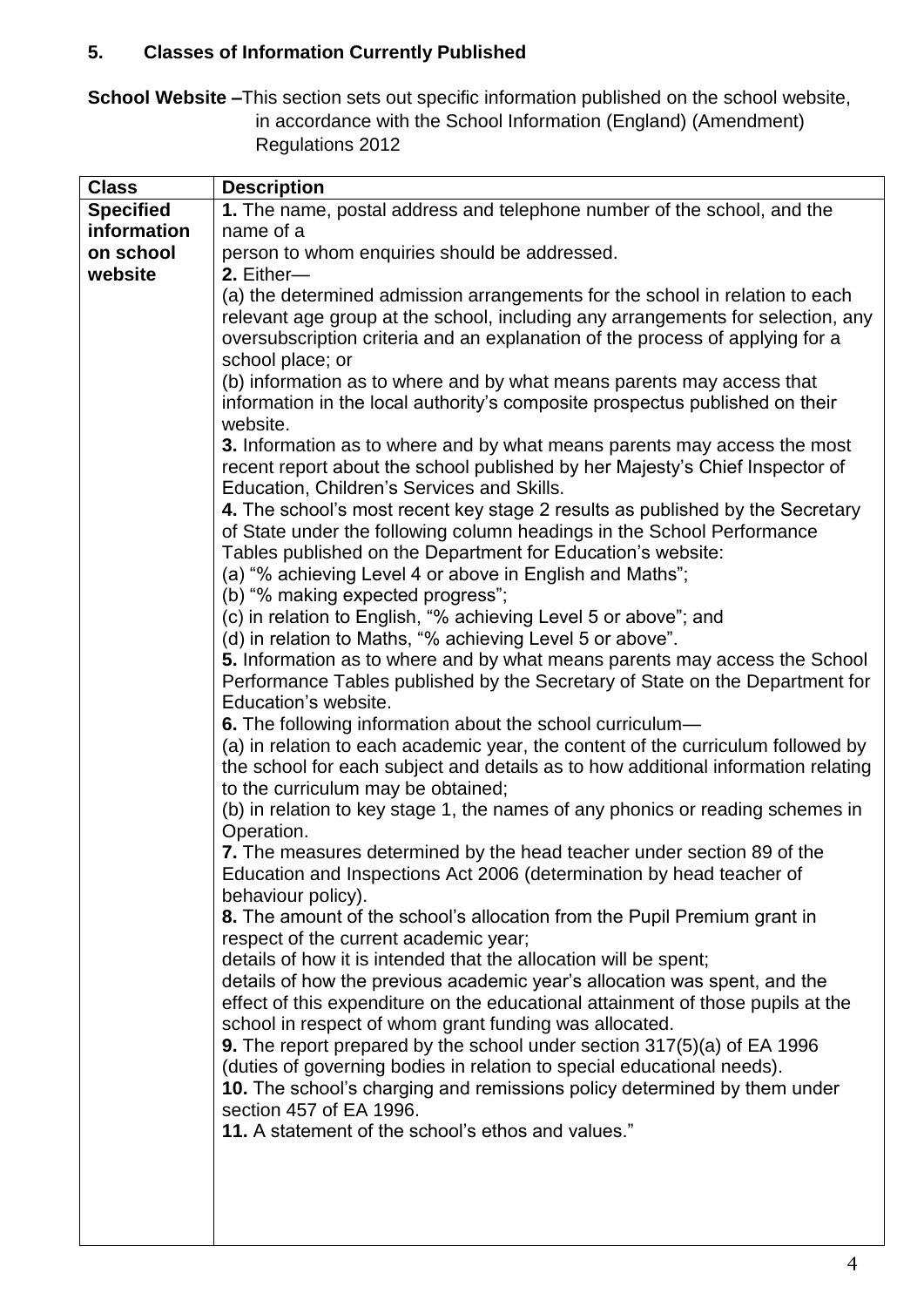| <b>Instrument</b><br>Οf<br><b>Government</b>                                            | The name of the school<br>$\bullet$<br>The category of the school<br>$\bullet$<br>The name of the governing body<br>The manner in which the governing body is constituted<br>$\bullet$<br>The term of office of each category of governor if less than 4 years<br>$\bullet$<br>The name of any body entitled to appoint any category of governor<br>Details of any trust |
|-----------------------------------------------------------------------------------------|--------------------------------------------------------------------------------------------------------------------------------------------------------------------------------------------------------------------------------------------------------------------------------------------------------------------------------------------------------------------------|
|                                                                                         | If the school has a religious character, a description of the ethos<br>The date the instrument takes effect                                                                                                                                                                                                                                                              |
| Minutes <sup>1</sup> of<br>meeting of<br>the<br>governing<br>body and its<br>committees | Agreed minutes of meetings of the governing body and its committees <i>[current</i> ]<br>and last full academic school year. If the information is in the confidential<br>section then it will not be part of any freedom of information request]                                                                                                                        |

**Pupils & Curriculum Policies -** This section gives access to information about policies that relate to pupils and the school curriculum.

| <b>Class</b>            | <b>Description</b>                                                            |
|-------------------------|-------------------------------------------------------------------------------|
| Home - school           | Statement of the school's aims and values, the school's responsibilities, the |
| agreement               | parental responsibilities and the school's expectations of its pupils for     |
|                         | example homework arrangements                                                 |
| Curriculum              | Statement on following the policy for the secular curriculum subjects and     |
| Policy                  | religious education and schemes of work and syllabuses currently used by      |
|                         | the school                                                                    |
| <b>Sex Education</b>    | Statement of policy with regard to sex and relationship education             |
| Policy                  |                                                                               |
| Special                 | Information about the school's policy on providing for pupils with special    |
| Education               | educational needs                                                             |
| <b>Needs Policy</b>     |                                                                               |
| Accessibility           | Plan for increasing participation of disabled pupils in the school's          |
| <b>Plans</b>            | curriculum, improving the accessibility of the physical environment and       |
|                         | improving delivery of information to disabled pupils.                         |
| <b>Race Equality</b>    | Statement of policy for promoting race equality                               |
| Policy                  |                                                                               |
| Collective              | Statement of arrangements for the required daily act of collective worship    |
| Worship                 |                                                                               |
| Child                   | Statement of policy for safeguarding and promoting welfare of pupils at the   |
| Protection              | school. (from March 2004)                                                     |
| Policy                  |                                                                               |
| <b>Pupil Discipline</b> | Statement of general principles on behaviour and discipline and of            |
|                         | measures taken by the head teacher to prevent bullying.                       |

<sup>&</sup>lt;u>.</u> <sup>1</sup> Some information might be confidential or otherwise exempt from the publication by law – we cannot therefore publish this. The school may also not be able to publish certain data due to the GDPR.